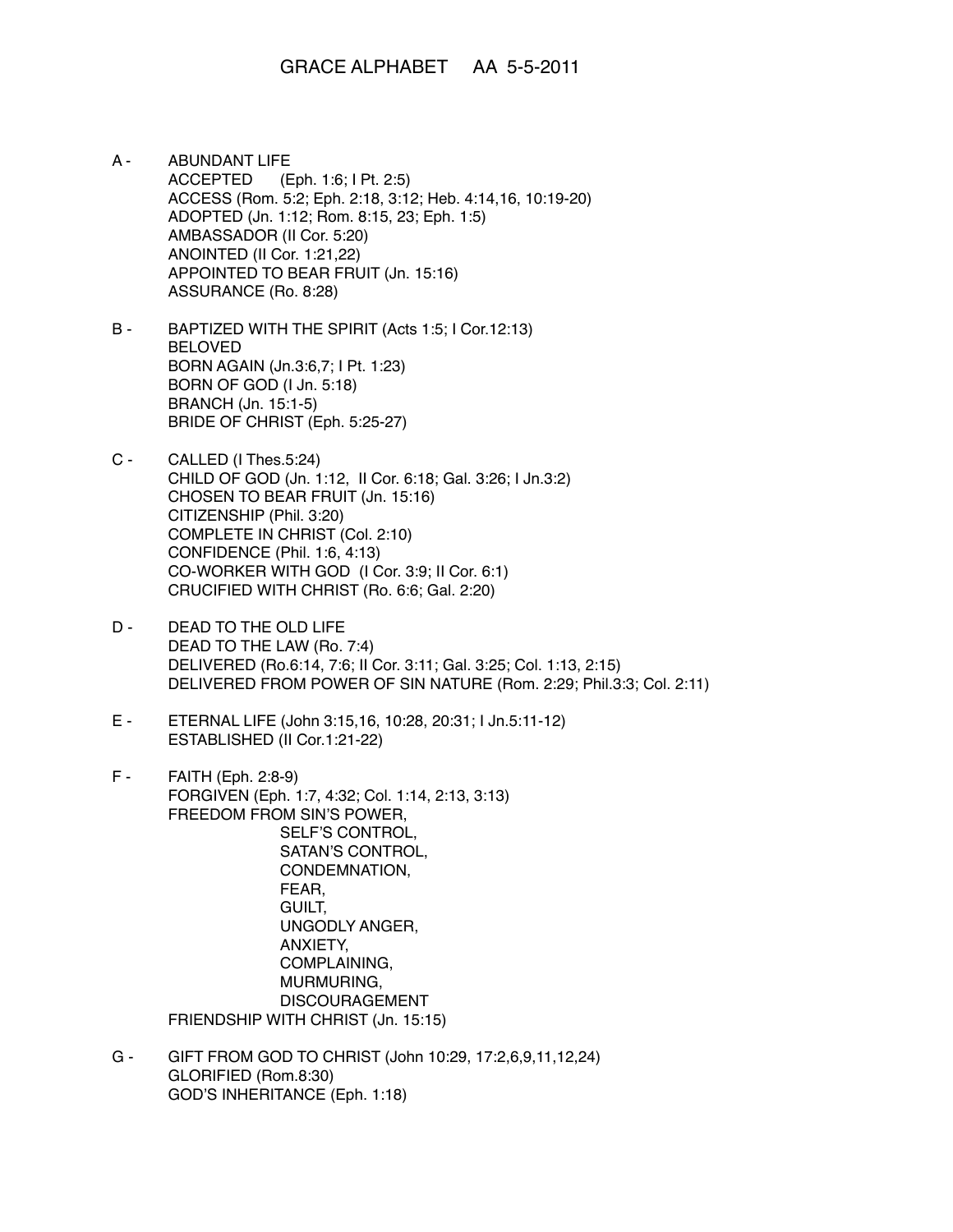## GRACE ALPHABET AA 5-5-2011

- H HIDDEN WITH CHRIST IN GOD (Col. 3:3) HOME IN HEAVEN HOLY SPIRIT (Rom 8:9)
- **I-** IMPUTED RIGHTEOUSNESS IN CHRIST (Col. 3:3) INDWELLED BY THE HOLY SPIRIT (Jn.7:39; rom 5:5, 8:9; I Cor. 3:16; 6:19; Gal. 4:6; I Jn.3:24)
- J JOINT HEIRS WITH CHRIST (Rom 8:17; Eph.1:14; Col.3:24; Heb.9:15. I Pt.1:4) JUSTIFIED (ROM. 3:24, 5:1,9, 8:30; I Cor. 6:11; Tit. 3:7)
- K KOINONIA WITH GOD I Jn. 1:1-3, I Cor. 1:9 **KINDNESS**
- L LIGHT (Mt. 5:13-14; Eph. 5:8; I Thes. 5:4) LIVING EPISTLES (II Cor. 3:3) LOVED
- M MADE ALIVE Eph. 2:1 MADE NIGH (Lk. 10:20; Eph. 2:13,19; Phil. 3:20) **MERCY** MEMBER OF CHRIST'S BODY (I Cor. 12:13,27) MEMBERS OF THE FAMILY AND HOUSEHOLD OF GOD (Gal. 6:10; Eph.2:19) MINISTER OF GOD (II Cor. 6:4) MINISTER OF THE NEW TESTAMENT (II Cor. 3:6) MINISTER OF RECONCILIATION (II Cor. 5:17-21)
- N NEW CREATION (II Cor. 5:17; Gal. 6:15; Eph. 2:10) NO CONDEMNATION (Rom. 8;1-2) NO SEPARATION (Ro. 8:35-39)
- O ON A SECURE FOUNDATION (I Cor. 3:11; 10:4; Eph.2:20) ONE SPIRIT WITH GOD (I Cor. 6:17)
- P PEACE WITH GOD (Rom.5:1) PEACE OF GOD (Phil. 4:9) PERFECTED FOREVER (Heb.10:14) POSSESSING EVERY SPIRITUAL BLESSING (Eph. 1:3) POWER OVER SIN, SELF, SATAN, THE WORLD, THE FLESH PRIESTS (I Pt. 2:5, 9; Rev. 1:6) PURIFIED
- Q QUALIFIED (Col. 1:12) QUICKENED
- R RAISED UP RECONCILED II Cor. 5:19 REDEEMED (I Cor. 6:19-20; Col 1:14) REGENERATED (Jn 13:10; I Cor. 6:11; Tit. 3:5)